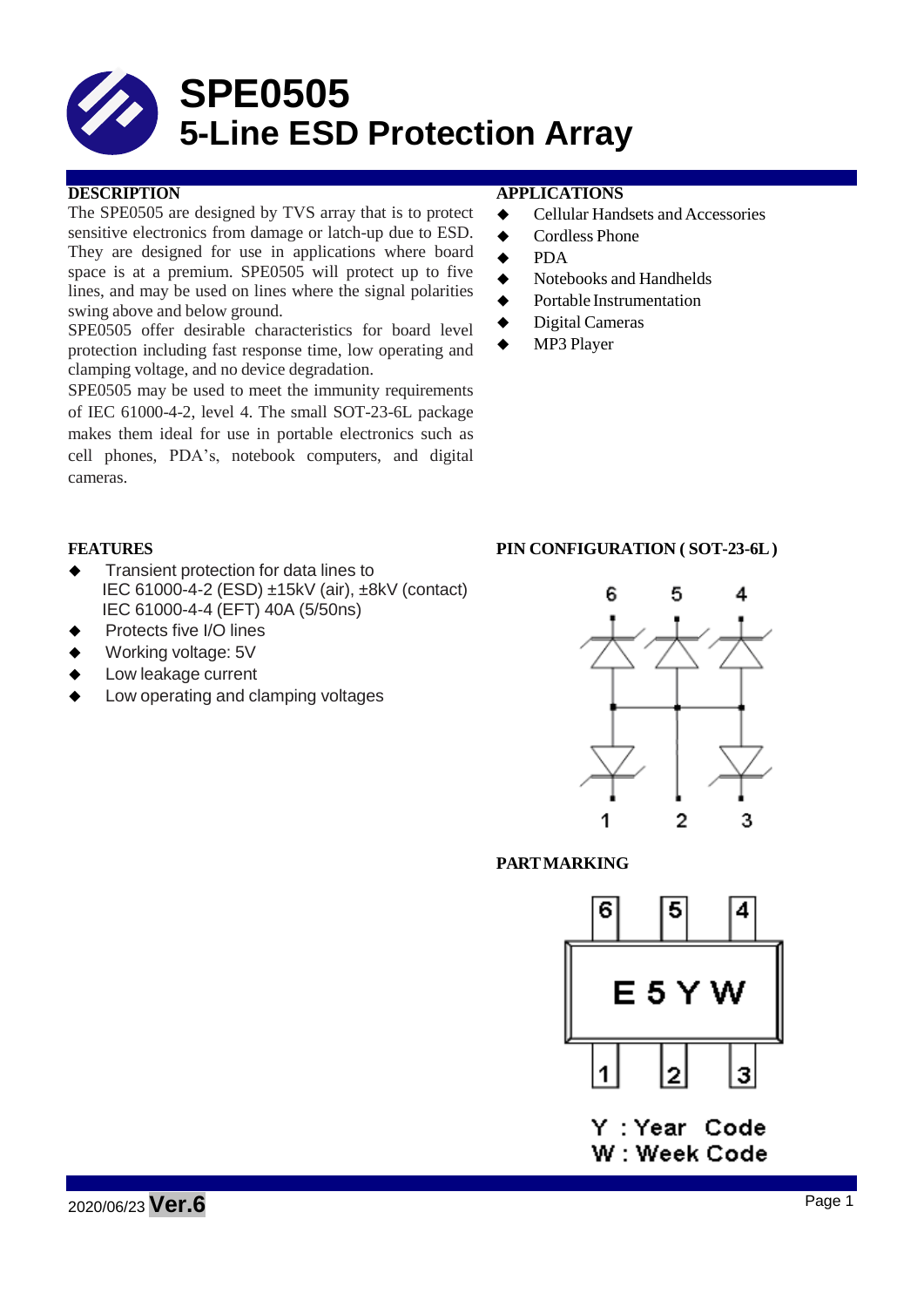

#### **ORDERINGINFORMATION**

| <b>Part Number</b> | Package                      | <b>Part Marking</b> |
|--------------------|------------------------------|---------------------|
| SPE0505S26RGB      | $SOT-23-6L$                  |                     |
| $\mathbf{v}$       | $ -$<br>$\sim$ $\sim$ $\sim$ |                     |

 $\& \text{Week Code : A} \sim Z(1 \sim 26); a \sim z(27 \sim 52)$ 

※ SPE0505S26RGB : Tape Reel ; Pb – Free ; Halogen – Free

### **ABSOULTE MAXIMUM RATINGS**

(TA=25℃ Unless otherwise noted)

| <b>Parameter</b>                                 | <b>Symbol</b> | <b>Typical</b> | Unit      |
|--------------------------------------------------|---------------|----------------|-----------|
| Peak Pulse Power ( $tp = 8/20 \mu s$ )           | Ppk           | 250            | W         |
| Maximum Peak Pulse Current ( $tp = 8/20 \mu s$ ) | Ipp           |                | A         |
| ESD per IEC $61000 - 4 - 2$ (Air)                | Vpp           | ±15            | <b>KV</b> |
| ESD per IEC $61000 - 4 - 2$ (Contact)            | Vpp           | $\pm 8$        | <b>KV</b> |
| <b>Operating Junction Temperature</b>            | Tj            | $-55 \sim 125$ | ℃         |
| <b>Storage Temperature Range</b>                 | <b>TSTG</b>   | $-55 \sim 150$ | °C        |
| <b>Lead Soldering Temperature</b>                | Tъ            | 260(10sec)     | $\gamma$  |

# **ELECTRICAL CHARACTERISTICS**

(TA=25℃ Unless otherwise noted)

| <b>Parameter</b>                 | <b>Symbol</b>  | <b>Conditions</b>                                  | Min. | Typ  | Max. | Unit    |
|----------------------------------|----------------|----------------------------------------------------|------|------|------|---------|
| Reverse Stand – Off<br>Voltage   | <b>VRWM</b>    |                                                    |      |      | 5    | V       |
| <b>Reverse Breakdown Voltage</b> | <b>VBR</b>     | $It = 1mA$                                         | 6    |      |      | V       |
| <b>Reverse Leakage Current</b>   | Ir             | $V_{\text{RWM}} = 5V$ , T=25 <sup>°</sup> C        |      | 0.01 |      | μA      |
| <b>Reverse Leakage Current</b>   | IR             | VRWM = $3V$ , T= $25^{\circ}$ C                    |      | 0.01 | 0.5  | $\mu A$ |
| <b>Clamping Voltage</b>          | Vc             | $\text{Ipp} = 1 \text{A}$ , tp = 8/20 µs           |      |      | 11   | V       |
| <b>Clamping Voltage</b>          | $V_{C}$        | $\text{Ipp} = 7\text{A}$ , tp = 8/20 µs            |      |      | 15   | V       |
| Junction Capacitance             | C <sub>j</sub> | Between I/O Pin and GND<br>$V_R = 0V$ , $f = 1MHz$ |      | 10   | 20   | pF      |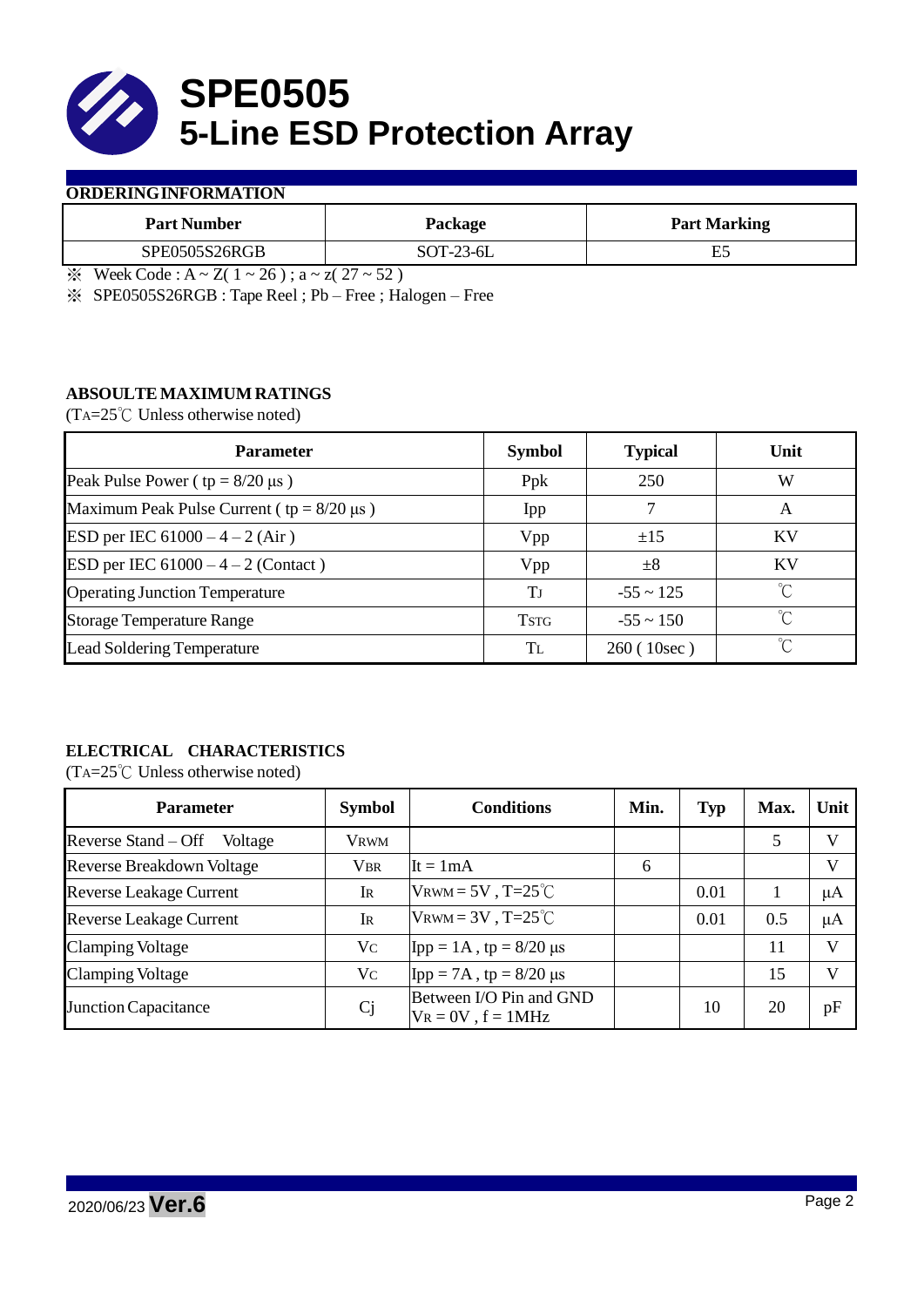

## **TYPICAL CHARACTERISTICS**

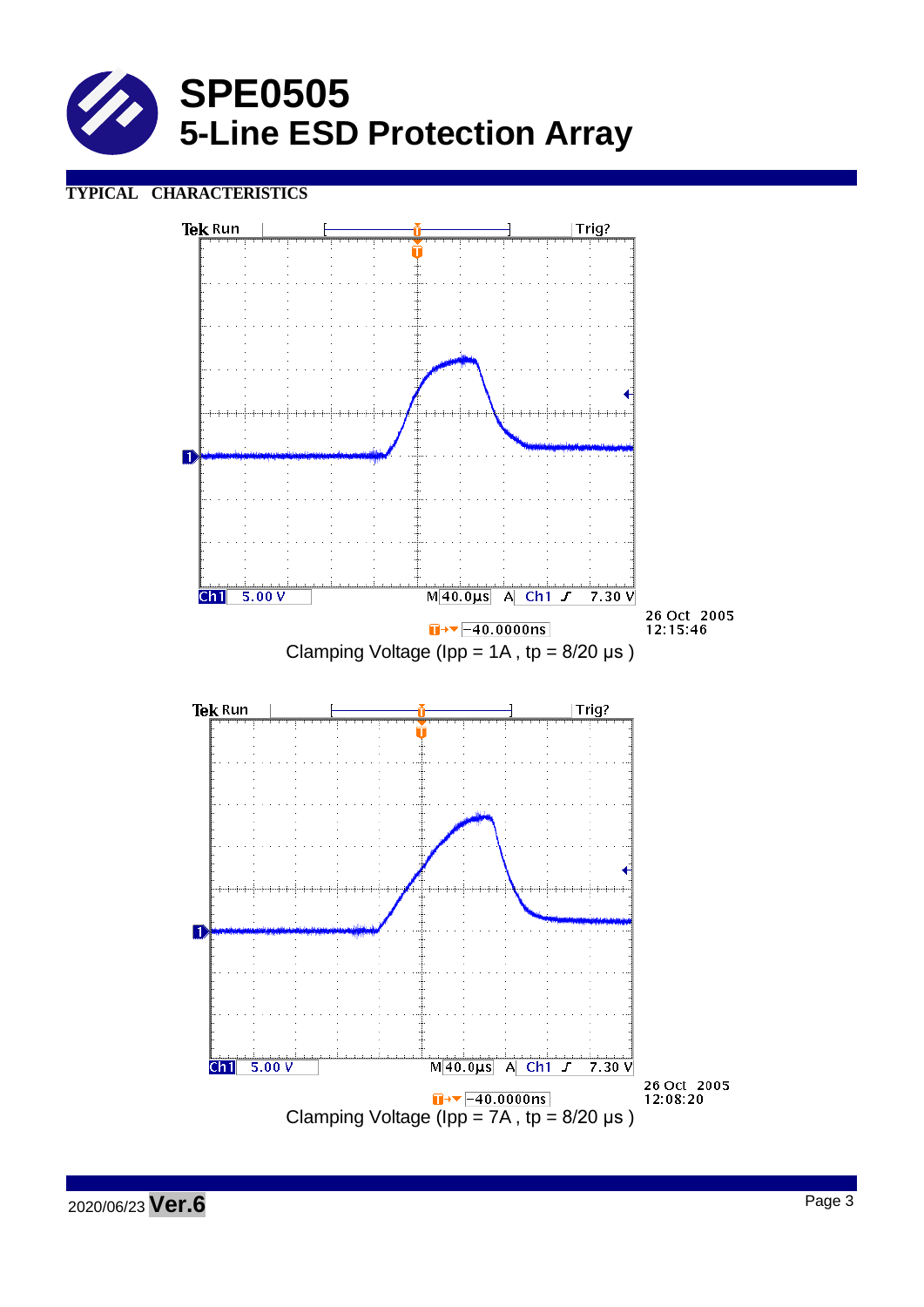

# **TYPICAL CHARACTERISTICS**





**Fig 1 : Junction Capacitance V.S Reverse Voltage Applied Fig 2 : Peak Plus Power V.S Exponential Plus Duration**



**Initial Junction Temperature**



**Fig 3 : Relative Variation of Peal Plus Power V.S Fig 4 : Forward Voltage Drop V.S Peak Forward Current**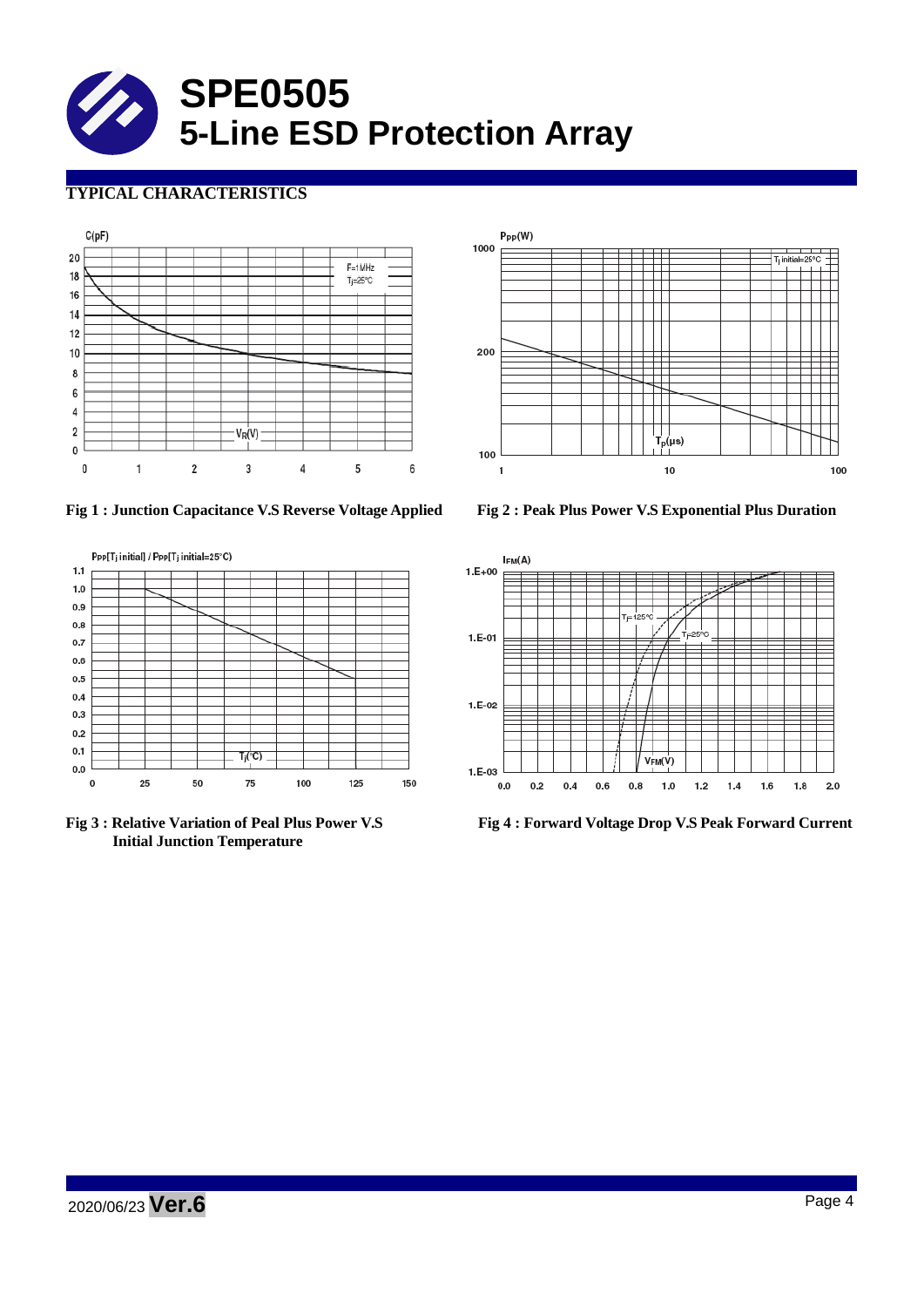

### **APPLICATION NOTE**

#### **Device Connection for Protection of Five Data Lines**

SPE0505 is designed to protect up to five data lines. The device is connected as follows:

1. The TVS protection of five I/O lines is achieved by connecting pins 1, 3, 4, 5, and 6 to the data lines. Pin 2 is connected to ground. The ground connection should be made directly to the ground plane for best results. The path length is kept as short as possible to reduce the effects of parasitic inductance in the board traces.



#### **Circuit Board Layout Recommendations for Suppression of ESD**

Good circuit board layout is critical for the suppression of ESD induced transients. The following guidelines are recommended:

- 1. Place the TVS near the input terminals or connectors to restrict transient coupling.
- 2. Minimize the path length between the TVS and the protected line.
- 3. Minimize all conductive loops including power and ground loops.
- 4. The ESD transient return path to ground should be kept as short as possible.
- 5. Never run critical signals near board edges
- 6. Use ground planes whenever possible.